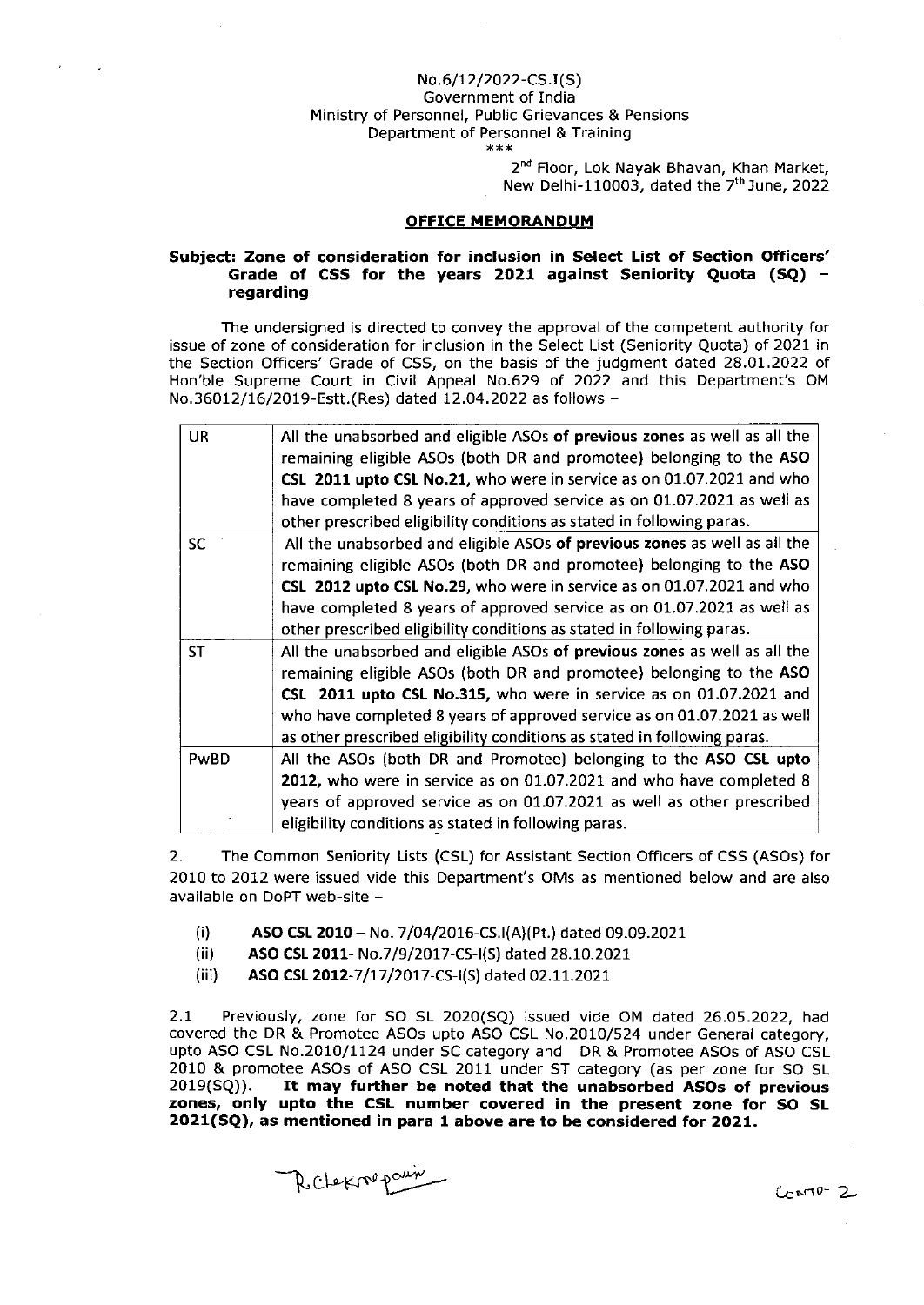3. The zone has been prepared in terms of CSS Rules, 2009 read with CSS (preparation of Select Lists for the Section Officers'and Assistants'Grades) Regulations, 2013. The vacancies against which the officers have been included in the zone of consideration for Select List 2021 relate to the period from 01.07.2021 to 30.06.2021. The size of the Select List 2021 (SQ) shall be as under:

|                | Gen  | er<br>-- | CT. | <b>Total</b> | PwBD      |            |           |           |       |  |
|----------------|------|----------|-----|--------------|-----------|------------|-----------|-----------|-------|--|
|                |      |          |     |              | <b>VH</b> | HH<br>____ | <b>OH</b> | <b>MD</b> | 'otal |  |
| SO SL 2021(SQ) | -287 | 49       | 02  | 338          | 04        | 04         | 03        | 03        | 14    |  |

4. One of the conditions as per CSS Rules, 2009 and regulations issued there-under for inclusion in the Select List for a particular year is that the officer should have undergone and successfully completed such mandatory training programmes as may be prescribed by the Government. Successful completion of level 'B' Training is necessary for promotion to the grade of Section Officer. The following oFficers, have exhausted all the available three/two nominations, as the case may be and is not eligible for further nomination. They are, therefore, to be excluded from consideration:

| SI.<br>No. | ASO CSL   | Name of the<br>officer      | ∣ DOB    | Cat.<br>Cadre Unit |                         | Batch<br><b>No</b><br>nominated | .of |
|------------|-----------|-----------------------------|----------|--------------------|-------------------------|---------------------------------|-----|
|            |           |                             |          |                    |                         | courses                         |     |
|            | 2010/584  | Rajinder Gupta $ 01.04.63 $ |          | Gen                | 76.79.85<br><b>MSME</b> |                                 |     |
|            | 2010/1265 | Neeraj Chadha               | 14.10.68 | Gen                | Commerce                | 84,95,99                        |     |

4.1 If these officers have anything to represent against their exclusion from consideration, they may do so, through proper channel, within 15 days from the date of issue of this OM. Any representation received after the due date will not be considered.

5. Extended zone of consideration in respect of 36 officers For inclusion in the Select List 2021 has been included in para 1 above, in lieu of those 36 officers who are covered in the zone of consideration but retiring on superannuation/retired voluntarily etc. within the same Select List Year 2021, in terms of this Department's O.M. No.22011/18/87-Estt(D) dated 09.04.1996 as per the details given below:

| <b>TOTAL</b> | GFN | 57 |
|--------------|-----|----|
| 96           |     |    |

6. Any discrepancy with regard to detarls of officers falling in the zone as available in the ASo csls for 2010 to 2012 w.r.t. their seniority, date of birth, place oF posting etc., may be intimated to this Department for rectification at the earliest, latest by 10.06.2022.

6.1 In case any official covered in the zone has left CSS prior to 01.07.2021 (i.e. the crucial date for promotion) for any reason viz. voluntary retirement, resignation, death etc, the DPC in respect of them should not be held and the same should also be intimated to CS.I Division.

7. The cadre unit authorities are requested to take immediate action for conducting DPC as per Regulation 5 of CSS (preparation of Select Lists for the Section Officers'and Assistants'Grades) Regulations, 2013 in respect of -

- (i) all the officials included in the zone (including persons retired/expired on or
- (ii) the officials covered in previous zones (upto Select List 2020) in whose cases OPC recommendations have been kept in sealed cover on earlier occasions as per DPC guidelines, who were found 'unfit' and those who had refused promotion,/were not meeting the eligibility conditions earlier, subject to fulfillment of debarment conditions/lien conditions.

Rocheknepaux contains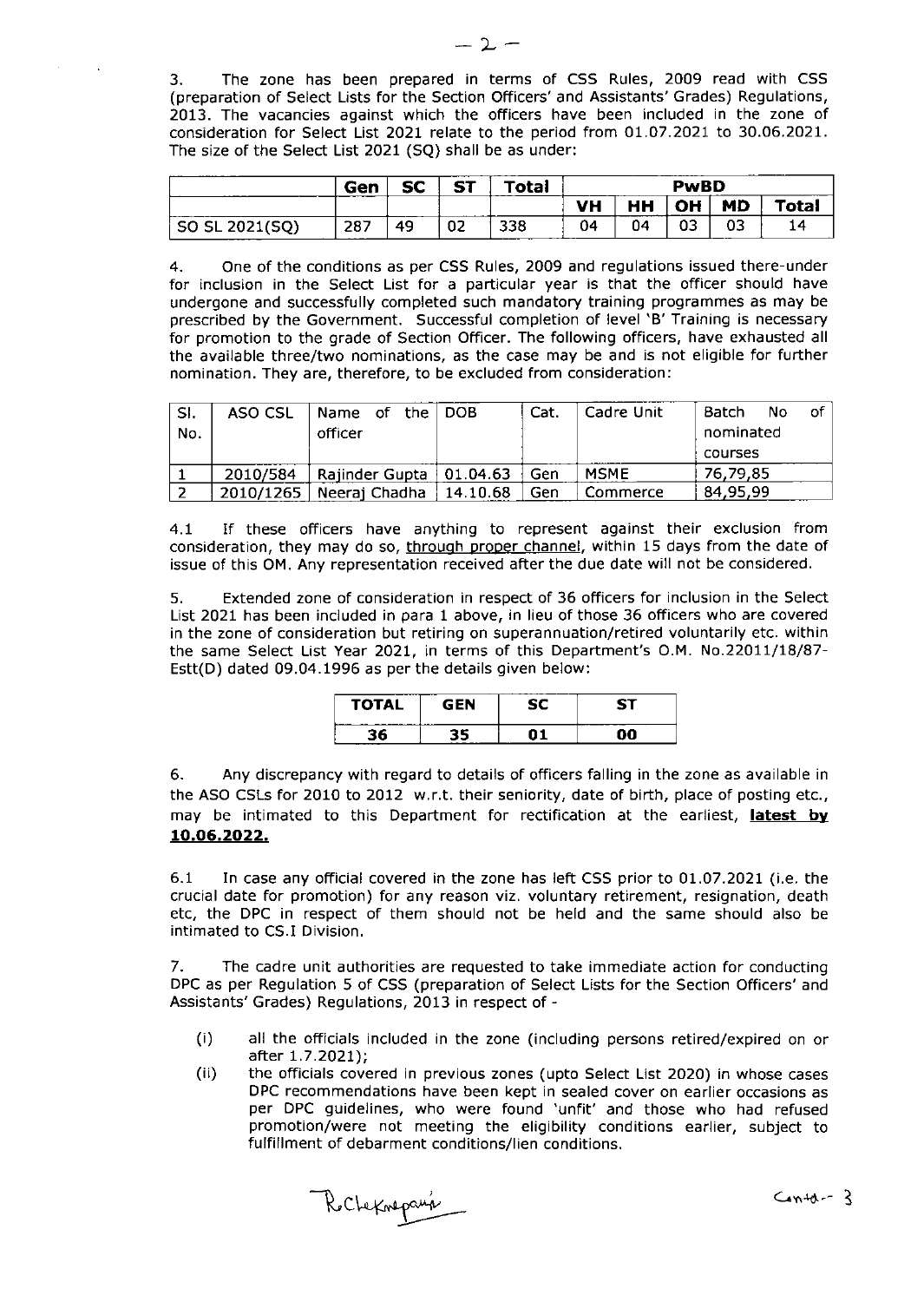$7.1$ The DPCS in respect of the above mentioned officers may be conducted subject to:

- i) the official concerned being clear from vigilance angle in terms of this Department's O.M. No.22034/4/2012-Estt.(D) dated 02.11.2012 and other relevant instructions on the subject;
- ii) the official is meeting the minimum qualifying seryice even after deducting the non-qualifying service, if any, such as period spent outside the cadre in another Department on lien after submitting technical resignation etc. In this connection para 2.6 of this Department's OM No.28020/1/2010-Estt.(C) dated 17 .08.2016 is referred.
- iii) the official having successfully completed Level 'B' Training or exempted (age 58+) in terms of Cadre Training Policy 2016. The training status of the officer may be got verified from service records. Further officers may be granted benefit of exemption in terms of CTP only if they have not exhausted the maximum nominations (3 prior to 04.O7.t6 and 2 w.e.f. 04.O7.20LG) for Level B Training.

8. The following officers covered in the zone have not yet completed the Level <sup>B</sup> Training successfully but have not exhausted the maximum nominations allowed under CTP for CSS Officers as per the information available in this Department:-

| SI.            | ASO CSL   | Name of the officer | <b>DOB</b> | Cadre Unit     |
|----------------|-----------|---------------------|------------|----------------|
| No.            |           |                     |            |                |
| 1.             | 2010/831  | Dharambir           | 20.07.64   | Commerce       |
| $\overline{2}$ | 2010/961  | Anil Kumar          | 15.05.66   | Civil Aviation |
| 3              | 2010/998  | Neelam Gupta        | 10.04.68   | <b>DPIIT</b>   |
| 4              | 2010/1004 | Paritosh Gupta      | 06.09.64   | Power          |
| 5              | 2010/1204 | Rajeshwary Shankar  | 28.02.67   | 1&B            |
| 6              | 2010/1239 | Sushma Srivastava   | 15.07.65   | Telecom        |
| 7              | 2010/1277 | Jatinder Kumar      | 05.04.67   | Telecom        |
| 8              | 2010/1280 | C. Jagga Rao        | 07.10.65   | Education      |
| 9              | 2010/1293 | Shiv Charan         | 20.05.66   | Telecom        |
| 10             | 2010/1449 | Dharmendra Kumar    | 16.08.66   | Commerce       |
| 11             | 2011/77   | Sanjeev Kumar       | 13.09.65   | <b>MHA</b>     |
| 12             | 2010/1467 | Deepak Kumar        | 30.10.67   | Telecom        |
| 13             | 2010/1480 | Rajesh K Srivastava | 01.07.68   | <b>DOPT</b>    |
| 14             | 2010/1509 | Deepak Bhattacharya | 26.07.68   | Housing & UA   |
| 15             | 2011/3    | Vishesh Kumar       | 20.02.85   | Expenditure    |

8.1 8.1 The DPC in respect of these officers and <u>any officer who is similarly</u><br><u>placed</u> shall, therefore, be conducted by the respective cadre unit only after they complete the Level B Training successfully. However, if any of these officers have left service prior to the crucial date i.e. 01.07.2021, the same may also be intimated to this Department.

9. The composition of DPC as per regulation 5 of CSS (preparation of Select Lists for the Section Officers'and Assistants' Grades) Regulations, 2013 shall be as under:

- 
- i) Joint Secretary level officer -Chairperson<br>ii) Three Directors or DS level officers-Members<br>iii) Under Secretary-Member
- 

10. Ministries/Departments, where the officials approved for inclusion in the zone for SOSL-2021 (SQ) are posted, are requested to conduct the DPCs immediately and forward the DPC recommendations in the format attached as Annexure-I latest by 13.06.2022 along with vigilance clearance and status of Level B training of the officers, who have been declared fit along with a copy of the minutes of DPC duly approved by the Competent Authority. On the basis of the DPC recommendations received from

Rochekrepain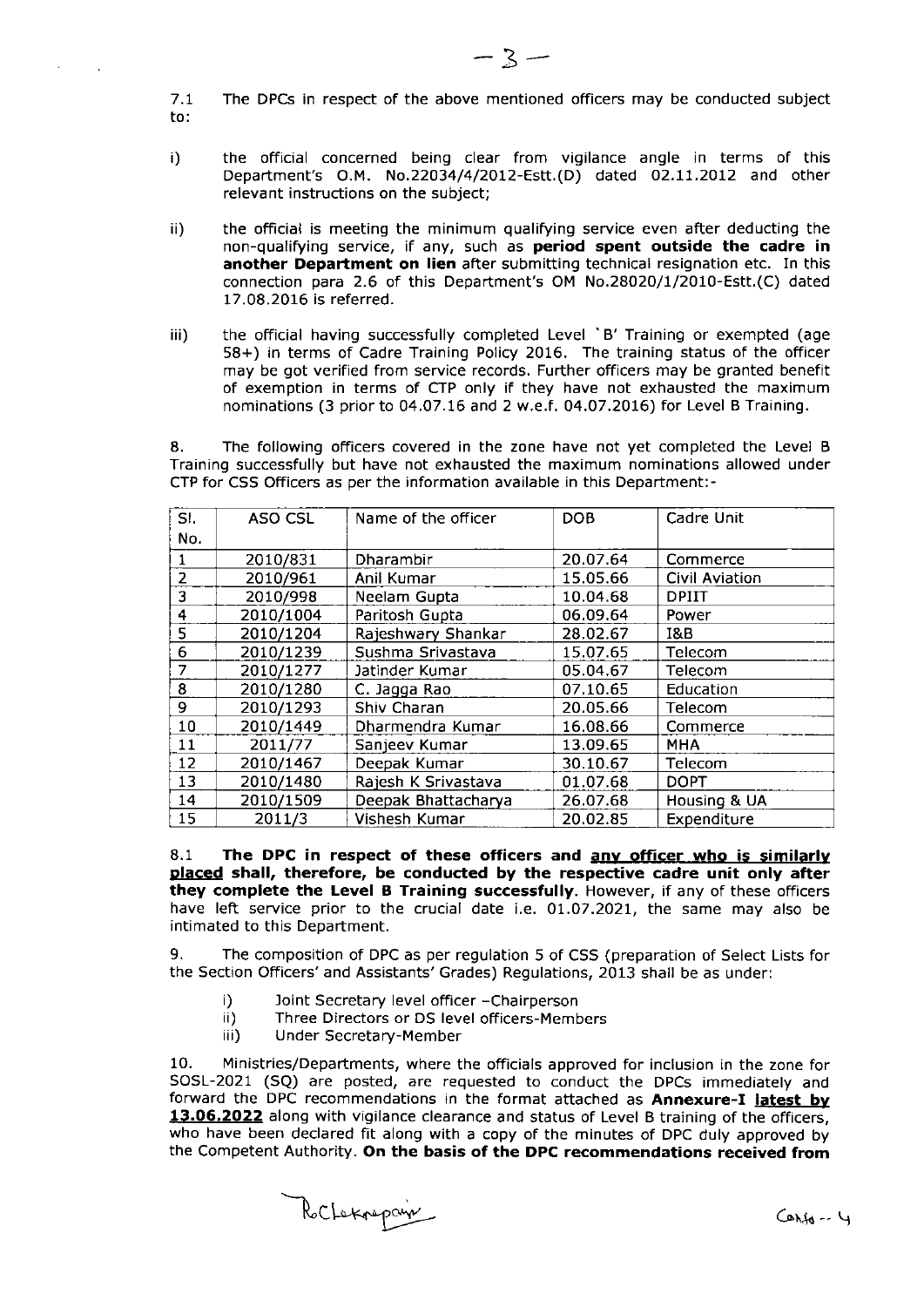the cadre units, the promotion order will be issued centrally by this Department and Ministries/Department may notify appointment of the promoted officers only after issue of promotion orders by DOPT.

10.1 If any officer included in the zone is working in any cadre other than the one indicated against his/her name in the ASO CSL, the cadre unit, where he/she is presently posted may conduct DPC in respect of him/her, without referring the matter to this Department.

11. The zone of consideration for SO SL 2021 against Seniority Quota has been issued in terms of OM dated 12.04.2022 and would be subject to the orders/outcome of the following court cases and also any other order by any competent Court in any of the connected matters, apart from these:

- (i) Civil Appeal No.629/2022 in Hon'ble Supreme Court of India and connected matters (Jarnail Singh batch of cases).
- ( ii) Matters relating to seniority, promotion etc in SO/ASO grade, if any, filed in any competent court till date

Ro Clarrepari Under Secretary to the Government of India Tele : 24624046

Encl: As above

To

- 1. Cadre authorities of CSS(DS/Director(Admn.)]
- 2. General Secretary, CSS Section Officers'Association, Mezzanine FIoor, Sanchar Bhavan, New Delhi.
- 3. **US (CS.I-A)**